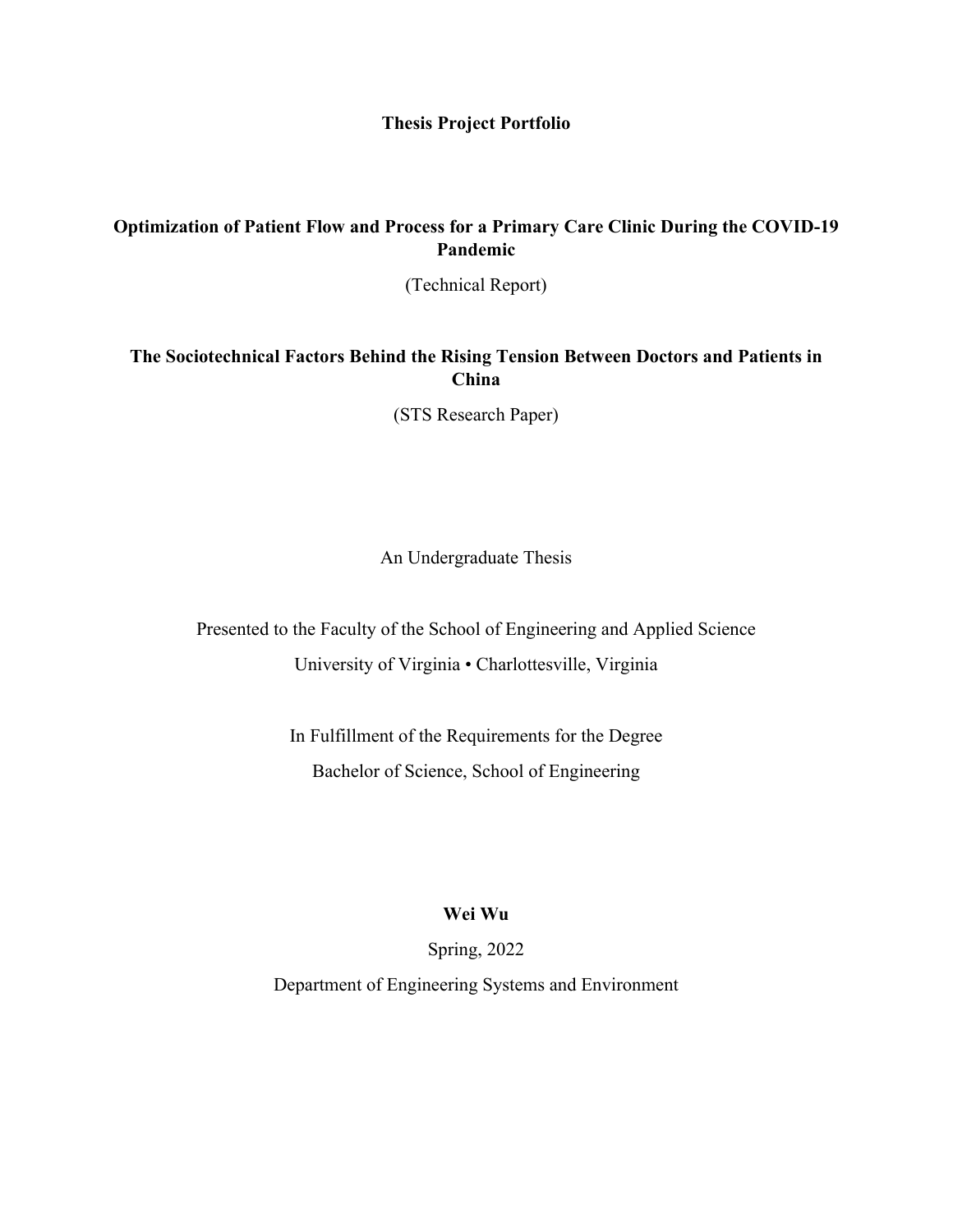## **Table of Contents**

Sociotechnical Synthesis

Optimization of Patient Flow and Process for a Primary Care Clinic During the COVID-19 Pandemic

The Sociotechnical Factors Behind the Rising Tension Between Doctors and Patients in China

Prospectus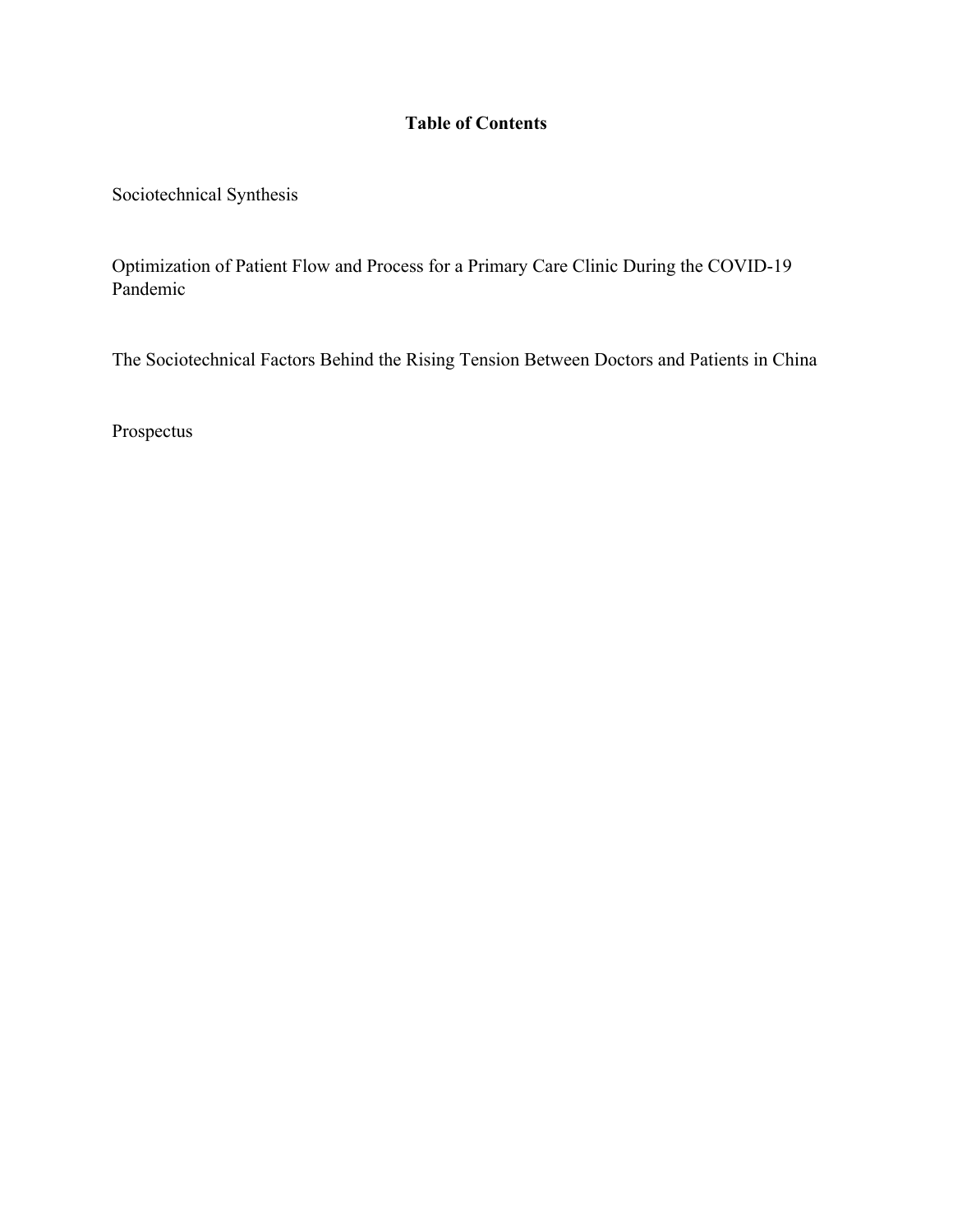## **Sociotechnical Synthesis**

Growing up in China before coming to the U.S. for high school, I have accumulated some perspectives on the health care system including going to the hospital myself in both countries. Regardless of the differences in many things including culture and political systems between the two countries, it is clear that neither has a "perfect" health care system. Instead of comparing and arguing which one is better and to what extent, I believe it would be more beneficial to lay out the pros and cons to study from each other. There are many spaces in both systems for improvements and optimizations, becoming better than its current state is what matters the most to the people and our society. My family has a lot of experiences visiting the hospital, unfortunately, my mom has Meniere's Disease, and my sister has a congenital cataract. The experiences they had with the health system also become a big part of the motivation of my research in this field. Thus, the motivation led me to the two research projects "Optimization of Patient Flow and Process for a Primary Care Clinic During the COVID Pandemic" and "The Sociotechnical Factors Behind the Rising Tension Between Doctors and Patients in China".

Suite 2100 within the University of Virginia (UVA) Health System contains the University Physicians Clinic (UPC). UPC shares the suite with two other clinics, along with the same central pre-registration desks upon building entry. All three clinics share the same check-in desk, resources, and patient waiting area and are facing similar patient throughput inefficiencies. Many of these issues are the result of lackluster communication, broken understandings of systems to maximize efficiency, and long-term challenges and impacts caused by the COVID-19 pandemic. The challenges brought on by the COVID-19 pandemic, combined with the need to provide safe, high-quality care to patients, exacerbated existing patient flow and throughput issues. The overarching goal of the project is to improve the patient experience in the Suite 2100 clinics and reduce the stress placed on staff, nurses, and providers.

The implementation of a two-phased approach combining qualitative observations with quantitative data analysis to provide structured recommendations to stakeholders. Through qualitative clinic observations, the team formulated a partial understanding of a typical patient's journey through the system: pre-registration, check-in, and rooming. However, the quantitative analysis encompassed the entire patient experience, including appointment durations and check out. All quantitative analyses relied on data from UVA Health's electronic medical record (EMR) system, Epic. Relevant data included appointment scheduling and Cadence timestamp data to provide information on key milestones during patient visits. The research team observed three primary, system-wide elements that were contributing to throughput inefficiencies and staff challenges: the inconsistent "dotting" system within Epic, confusing and fragmented signage in the clinic, and the lack of physical signifiers to guide clinic patients through the space. The team then made suggestions to address these issues accordingly.

Even though China has developed rapidly over the past few decades, studies and data revealed that the doctor-patient relationship remains a large domestic issue. In China, the satisfaction of patients would be a life-or-death matter. Back in 2006, China's Ministry of Health showed 9831 'grave incidents' from medical disputes with 5519 injured medical staff, with 200 million RMB (more than 29 million dollars) of property damage. The issue has only become